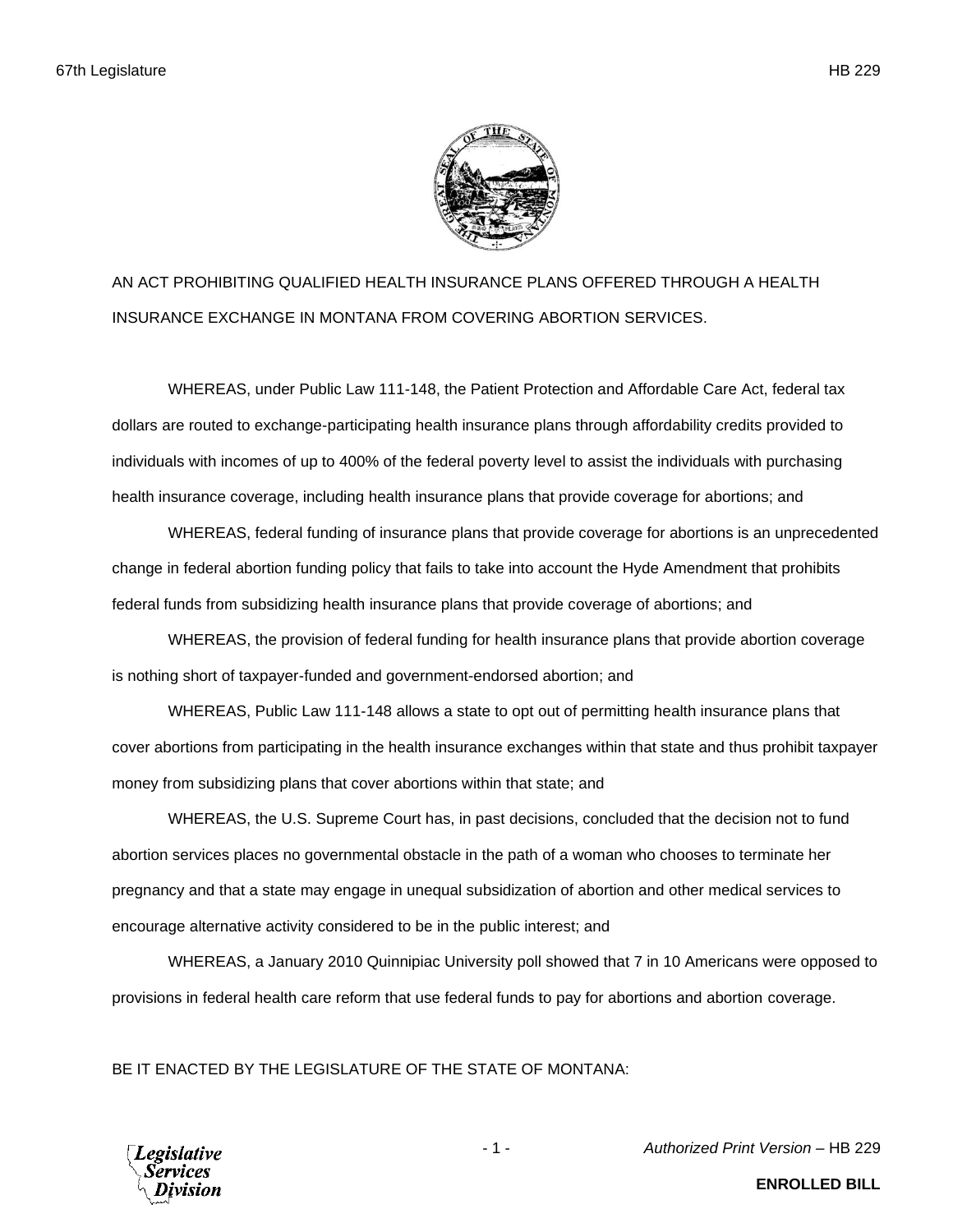**Section 1. Prohibition on coverage of abortion services in qualified health plans.** (1) A qualified health plan, as defined by 42 U.S.C. 18021, may not be offered or otherwise made available through a health insurance exchange established in the state pursuant to Public Law 111-148, the Patient Protection and Affordable Care Act, if the plan provides coverage for abortion as defined in 50-20-104.

(2) The prohibition in this section does not apply to a plan that provides coverage for an abortion performed when:

(a) the life of the mother is endangered by a physical disorder, physical illness, or physical injury, including a life-endangering physical condition caused by or arising from the pregnancy itself; or

(b) the pregnancy is the result of an act of rape or incest.

**Section 2. Construction.** (1) The provisions of [section 1] may not be construed as creating or recognizing a right to abortion.

(2) It is not the intent of [section 1] to make lawful an abortion that is currently unlawful.

**Section 3. Codification instruction.** [Sections 1 and 2] are intended to be codified as an integral part of Title 33, chapter 22, and the provisions of Title 33, chapter 22, apply to [sections 1 and 2].

- END -

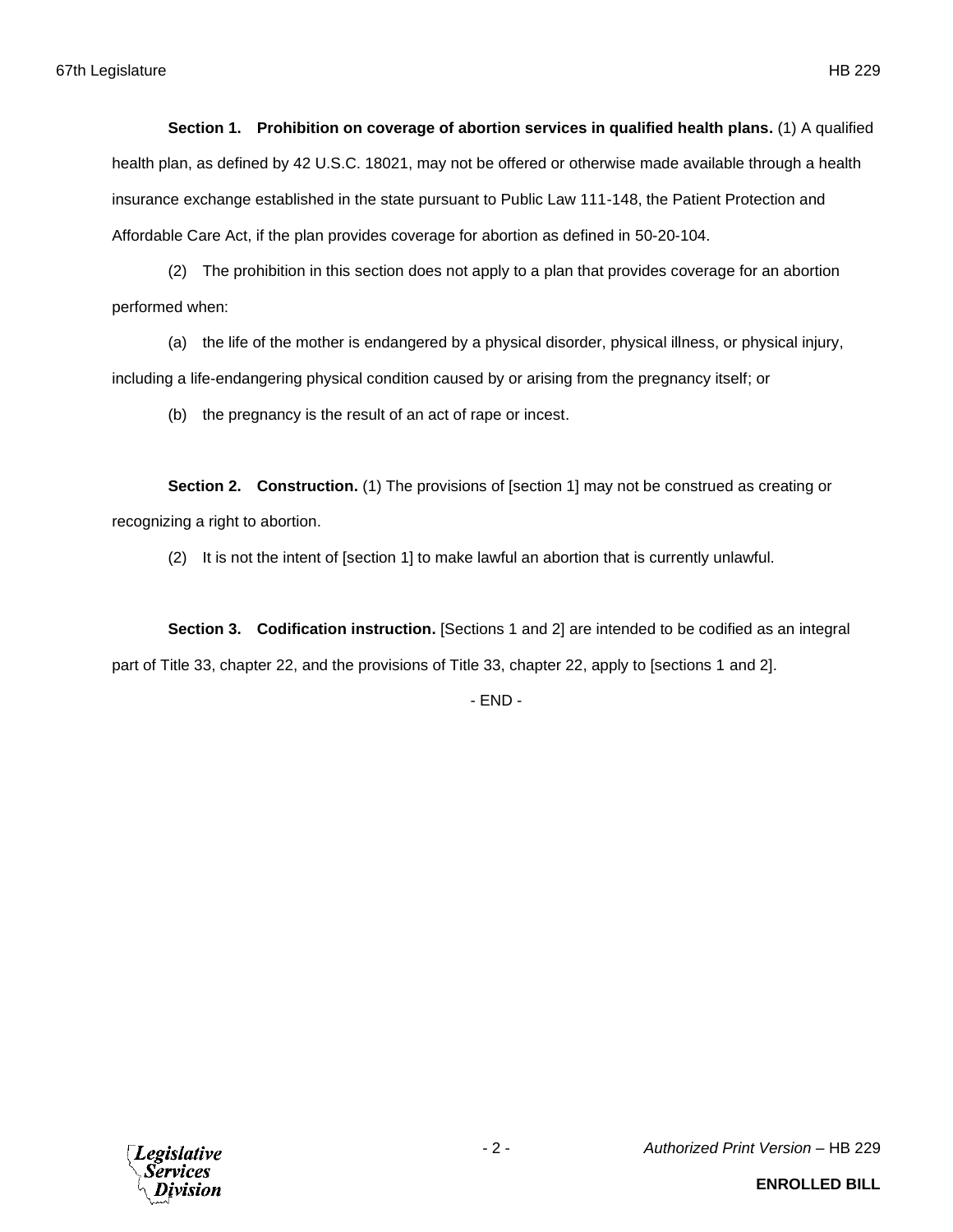I hereby certify that the within bill,

HB 229, originated in the House.

Chief Clerk of the House

Speaker of the House

| Signed this | dav    |
|-------------|--------|
| $\Omega$    | - 2021 |

\_\_\_\_\_\_\_\_\_\_\_\_\_\_\_\_\_\_\_\_\_\_\_\_\_\_\_\_\_\_\_\_\_\_\_\_\_\_\_\_\_\_\_

\_\_\_\_\_\_\_\_\_\_\_\_\_\_\_\_\_\_\_\_\_\_\_\_\_\_\_\_\_\_\_\_\_\_\_\_\_\_\_\_\_\_\_

President of the Senate

| Sianed this |  |
|-------------|--|
| $\Omega$    |  |

\_\_\_\_\_\_\_\_\_\_\_\_\_\_\_\_\_\_\_\_\_\_\_\_\_\_\_\_\_\_\_\_\_\_\_\_\_\_\_\_\_\_\_